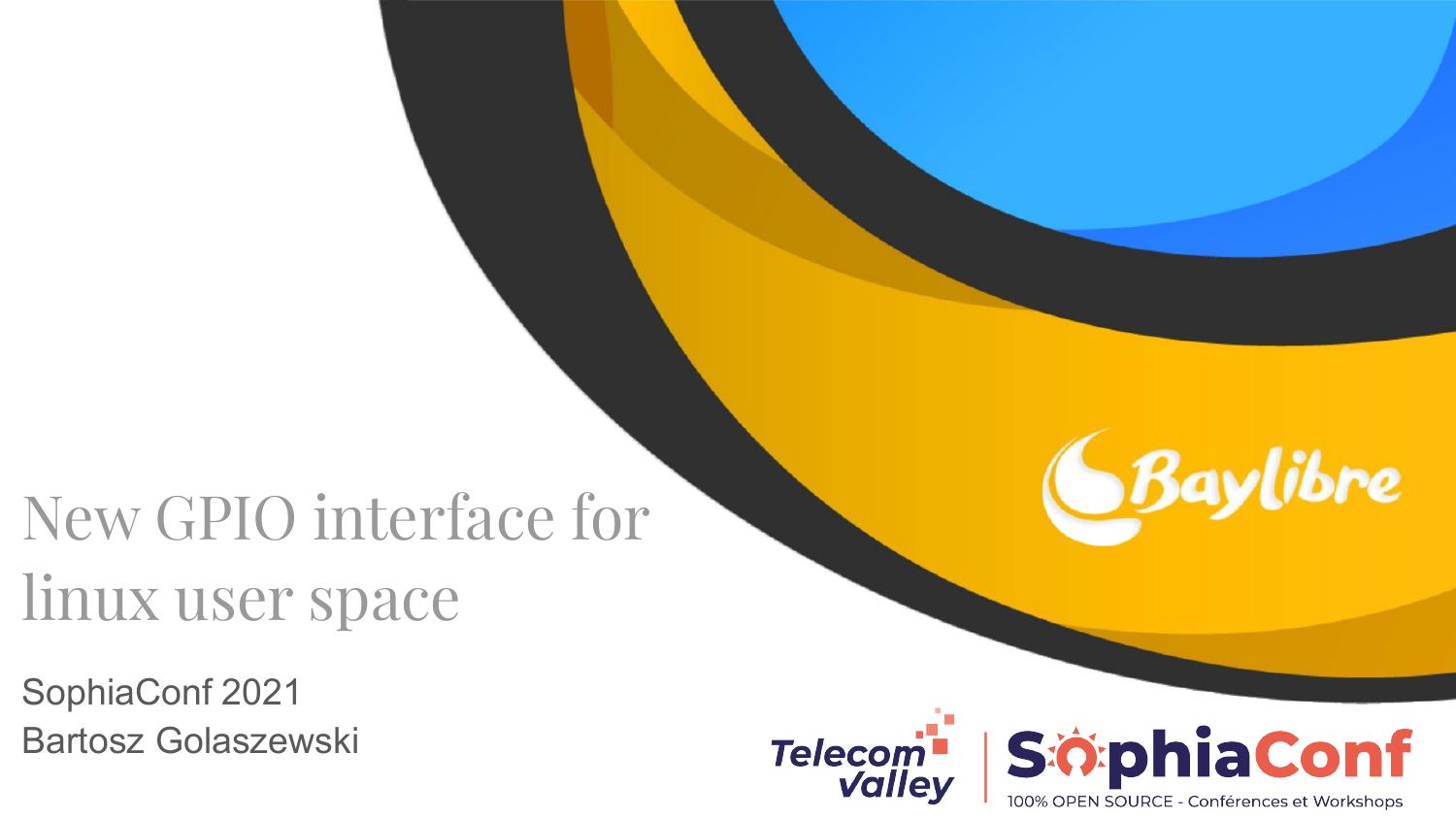#### About us

- **Embedded Linux Engineering Firm**
- ~30 senior engineers, coming from the semiconductor world
- HW and SW products: from concept to manufacturing
- Upstream Linux kernel development and maintenance
- Founding developers of kernelCI.org project

### About me

- 10 years experience
- Kernel and user-space developer
- Maintainer of the linux kernel GPIO sub-system and libgpiod

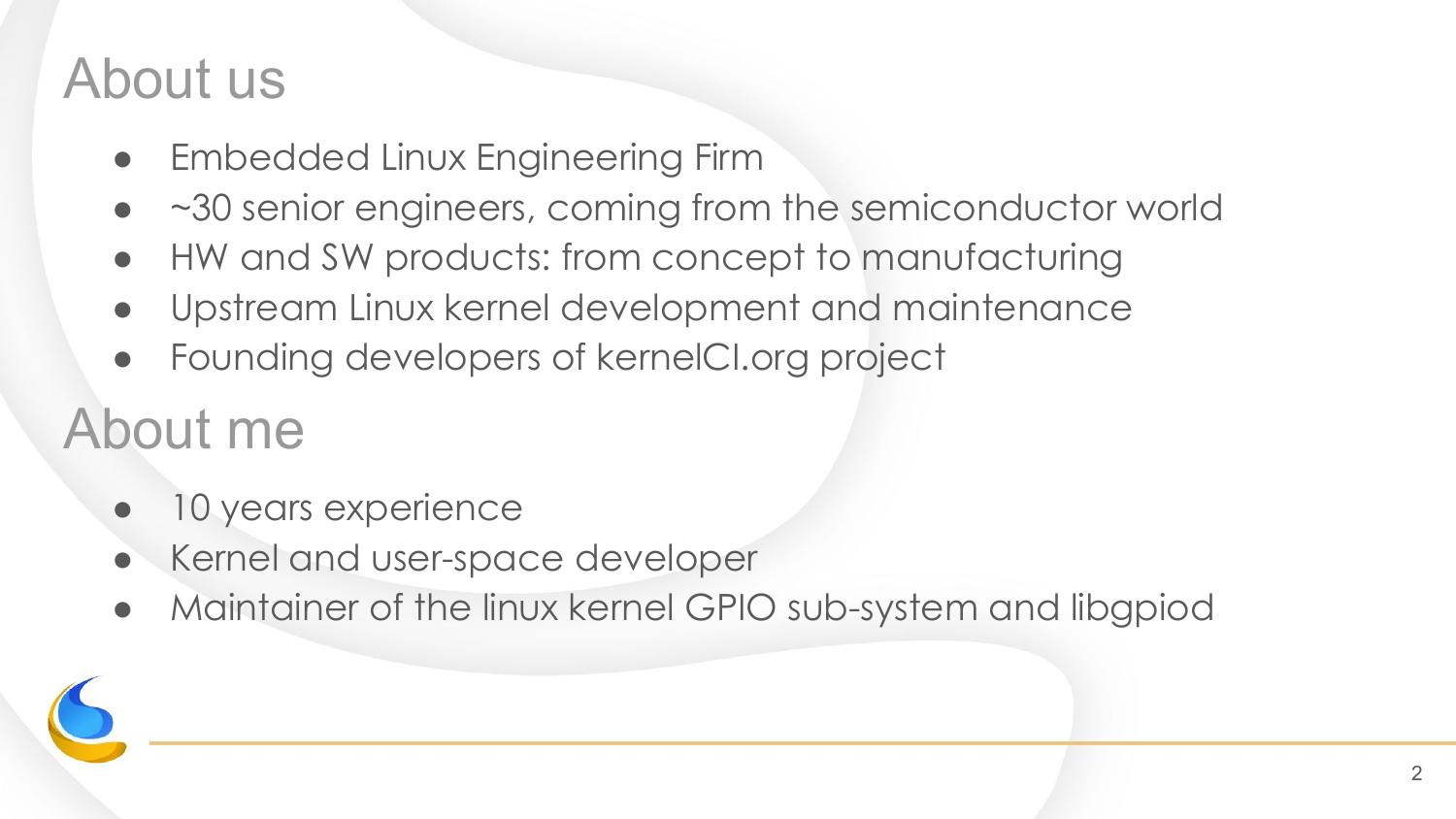### Agenda

- 1. What are GPIOs?
- 2. GPIO sub-system in the kernel
- 3. Interacting with GPIOs from user-space
- 4. libgpiod
	- a. What is it and what it improves
	- b. Examples
	- c. Bindings
	- d. Future

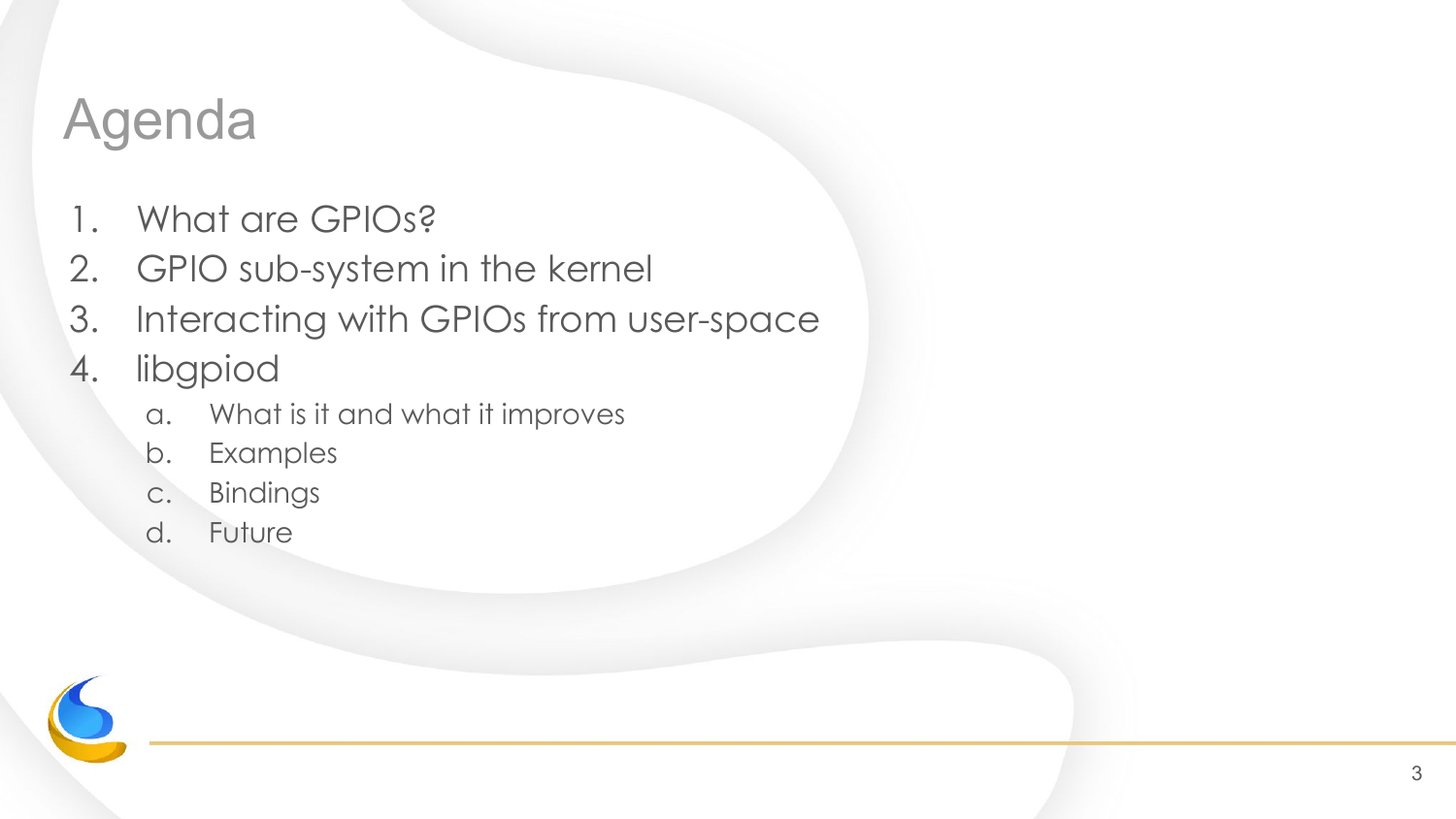#### GPIO – overview

- General-purpose input/output
- Generic pin
- Can be configured at run time
	- − Input (readable)/output (writable)
	- − Enabled/disabled
	- − IRQs

Provided by SoCs, expanders or multifunction devices (I2C, SPI, ...)

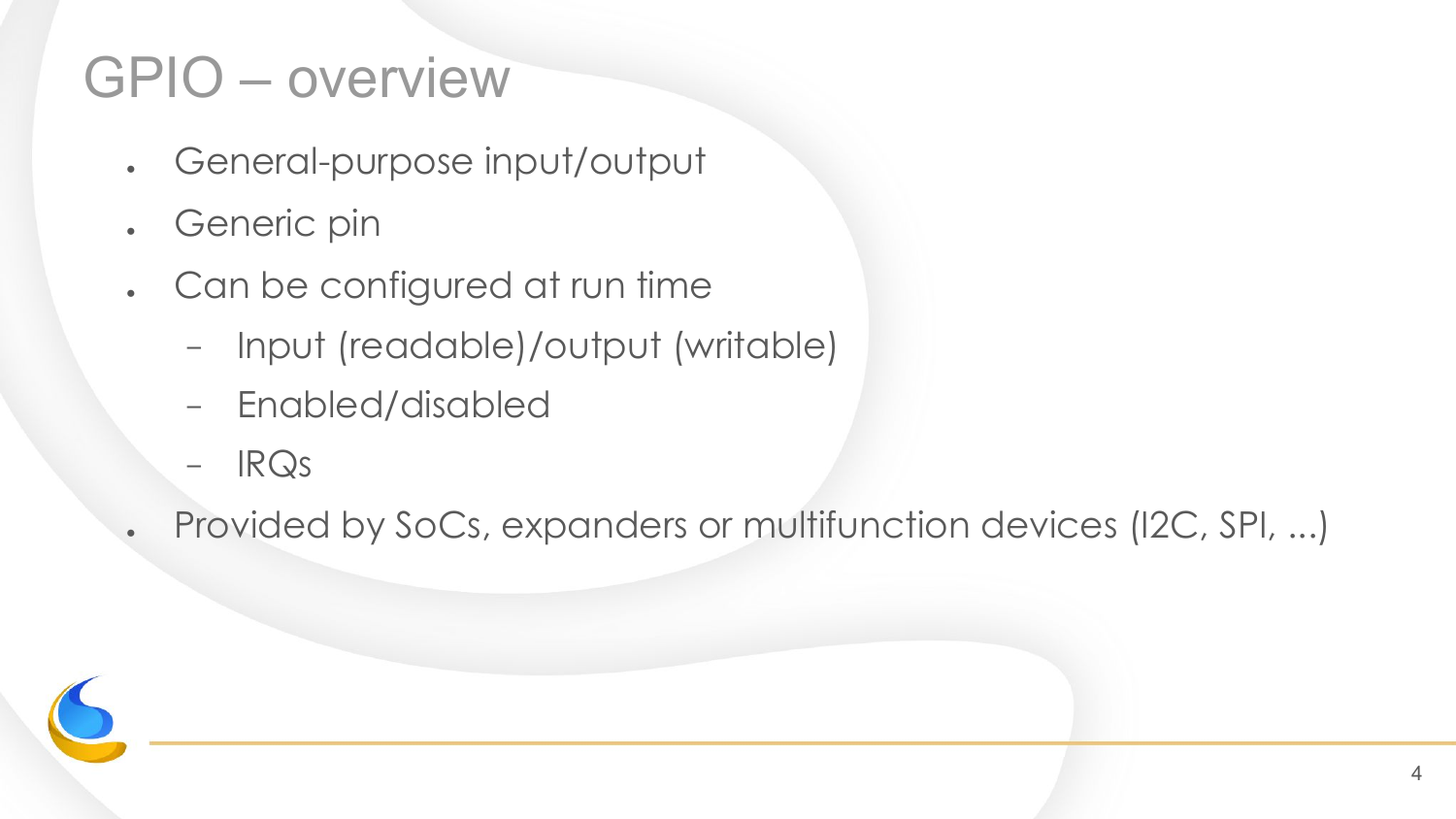### GPIO in the kernel

- Provider-consumer model
- Two co-existing interfaces
	- − Based on GPIO numbers (legacy, deprecated)
	- − Based on GPIO descriptors (recommended)
		- Easy access to GPIOs associated with devices
		- More fine-grained control
- GPIO chip drivers in drivers/gpio
- Consumers all over the place
	- Writing drivers for devices using GPIOs is encouraged wherever possible

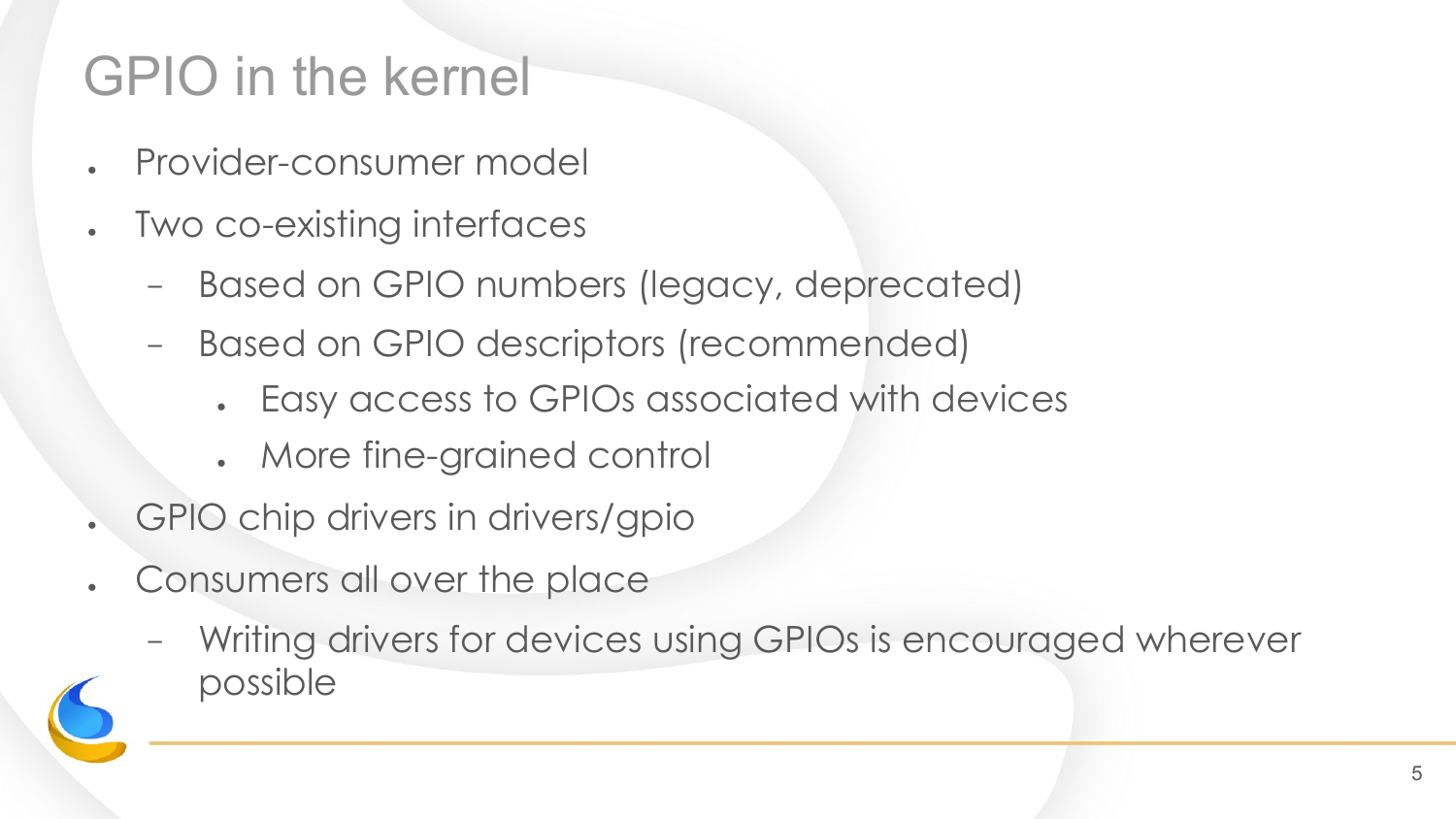#### GPIO in user space

- . Needed when no kernel device drivers provided/possible
	- − Power switches
	- − Relays
	- − GPS
	- − Bluetooth
- . Certain users prefer to toggle GPIOs from user space
	- − Intelligent home systems
	- − Robotics

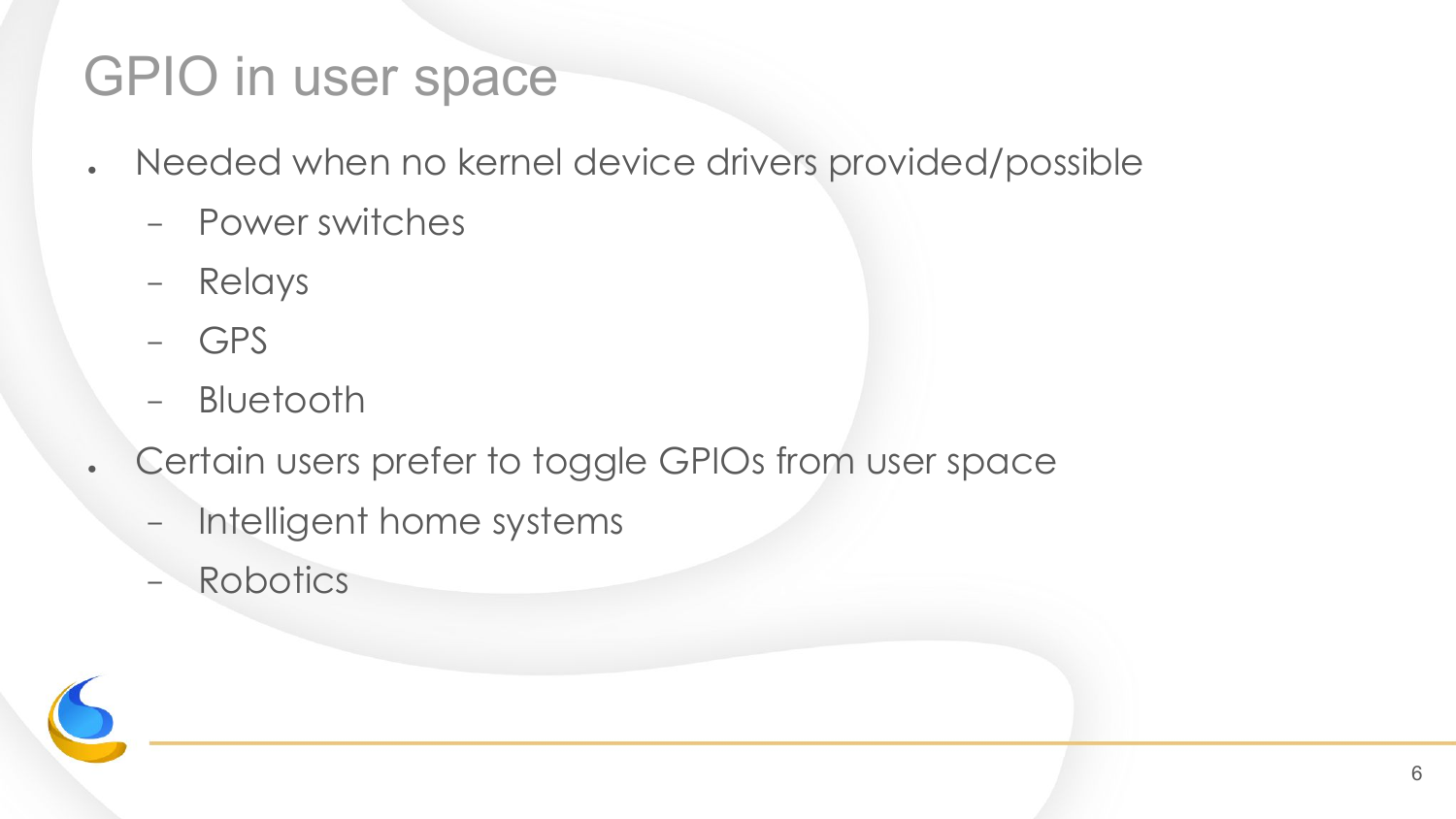#### /sys/class/gpio – legacy user API

- . d8f388d8 ("gpio: sysfs interface")
- State not tied to process
	- − Concurrent access to sysfs attributes
	- − If process crashes, the GPIOs remain exported
- Cumbersome API
	- − Multiple attributes per GPIO: value, direction, active\_low, edge
	- − Single sequence of GPIO numbers representing a two-level hierarchy - necessary to calculate the number of the GPIO, numbers not stable
	- − Polling possible but complicated: need to lseek() or reopen 'value' on events, need to open 'value' separately for every GPIO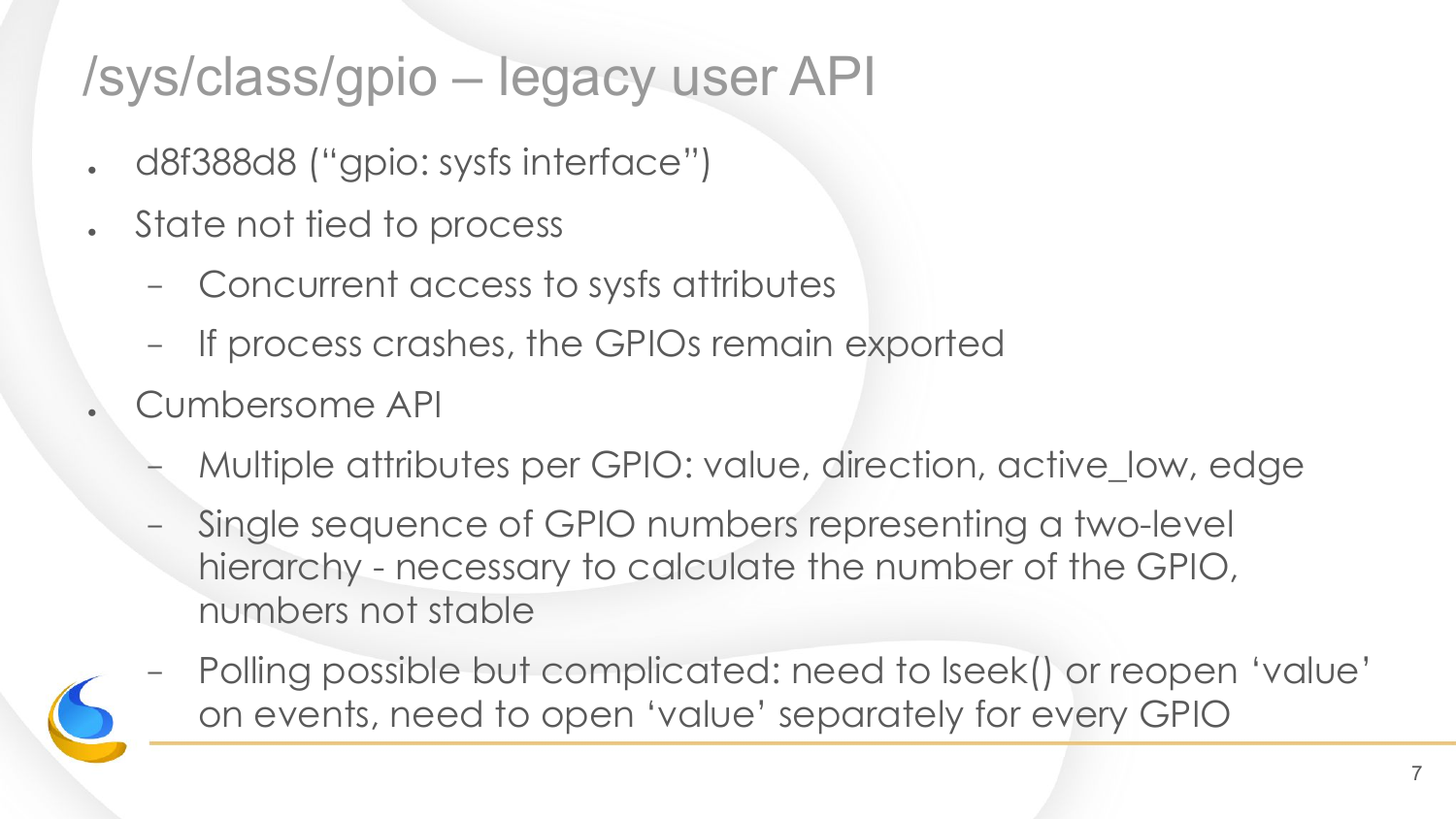#### Character device – new user API

- Merged in linux v4.8
- One device file per gpiochip
	- − /dev/gpiochip0, /dev/gpiochip1, /dev/gpiochipX…
- Similar to other kernel interfaces: open() + ioctl() + poll() + read() + close()
- Possible to request multiple lines at once (for reading/setting values)
- Possible to find GPIO lines and chips by name
- Open-source and open-drain flags
- User/consumer strings
- Uevents & reliable polling

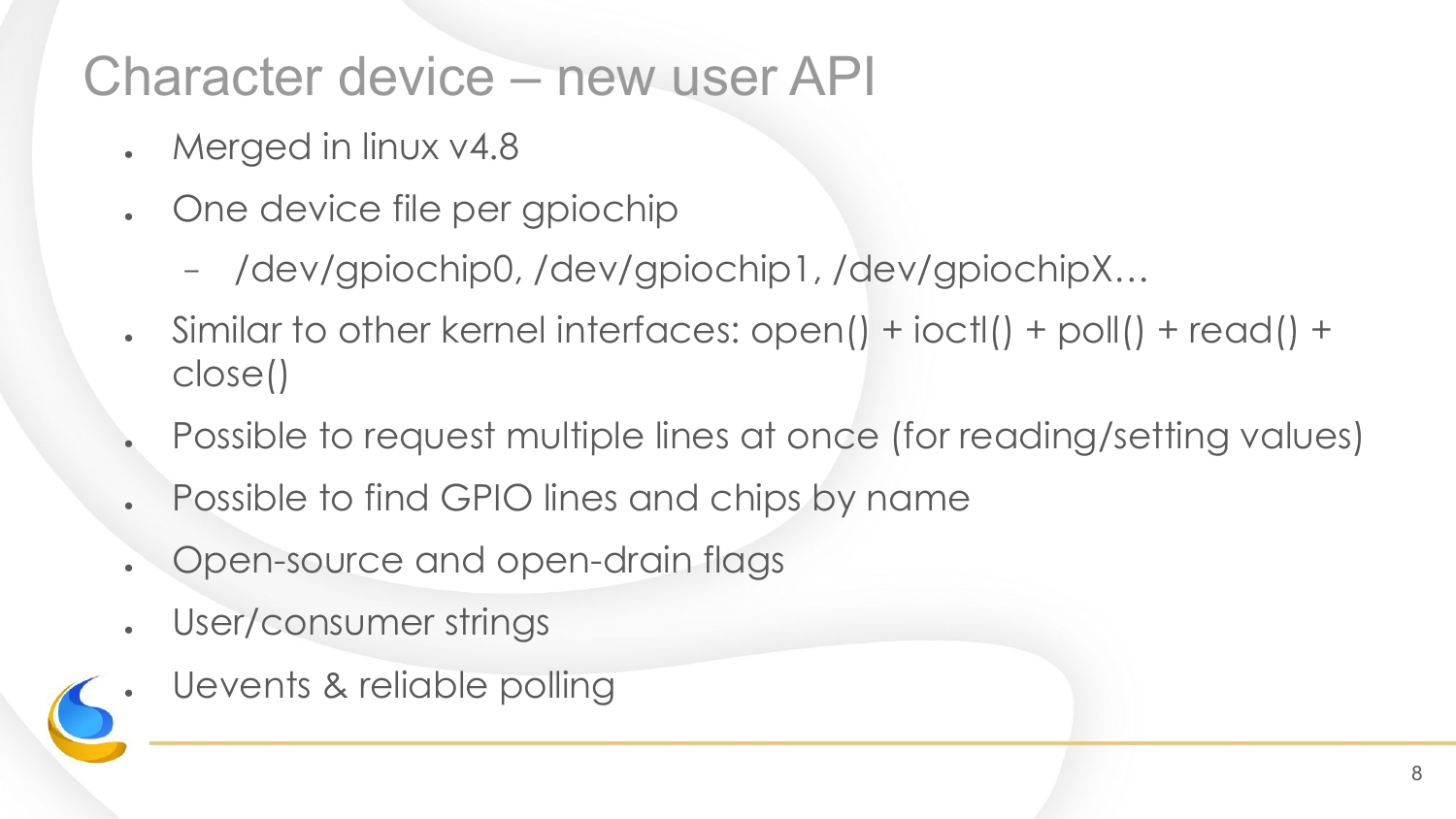#### Character device v2 – even newer user API

- *● "Plan to throw one away"*
- Merged in linux  $v5.10$
- Future-proof
- **Per line config**
- Line attributes overloading
- Edge detection decoupled from direction
- Bias flags, debounce period, event clock type
- Sequence numbers for events
- List status changes monitoring

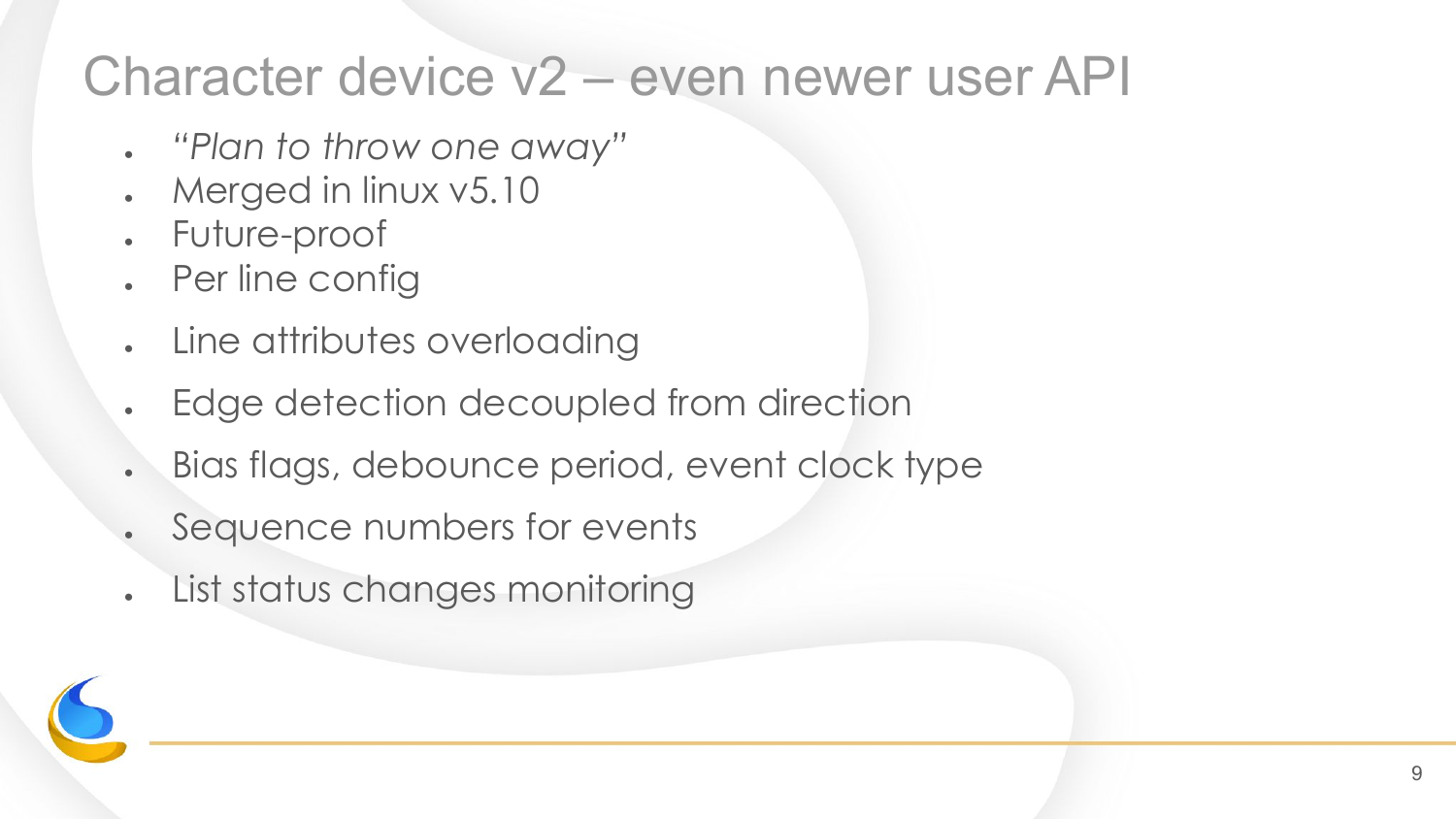#### Character device – user API (linux/gpio.h)

- . Chip info
- $\blacksquare$  Line info
- **.** Line request for values
- . Reading values
- . Setting values
- **.** Line request for events
- . Polling for events
- . Reading events

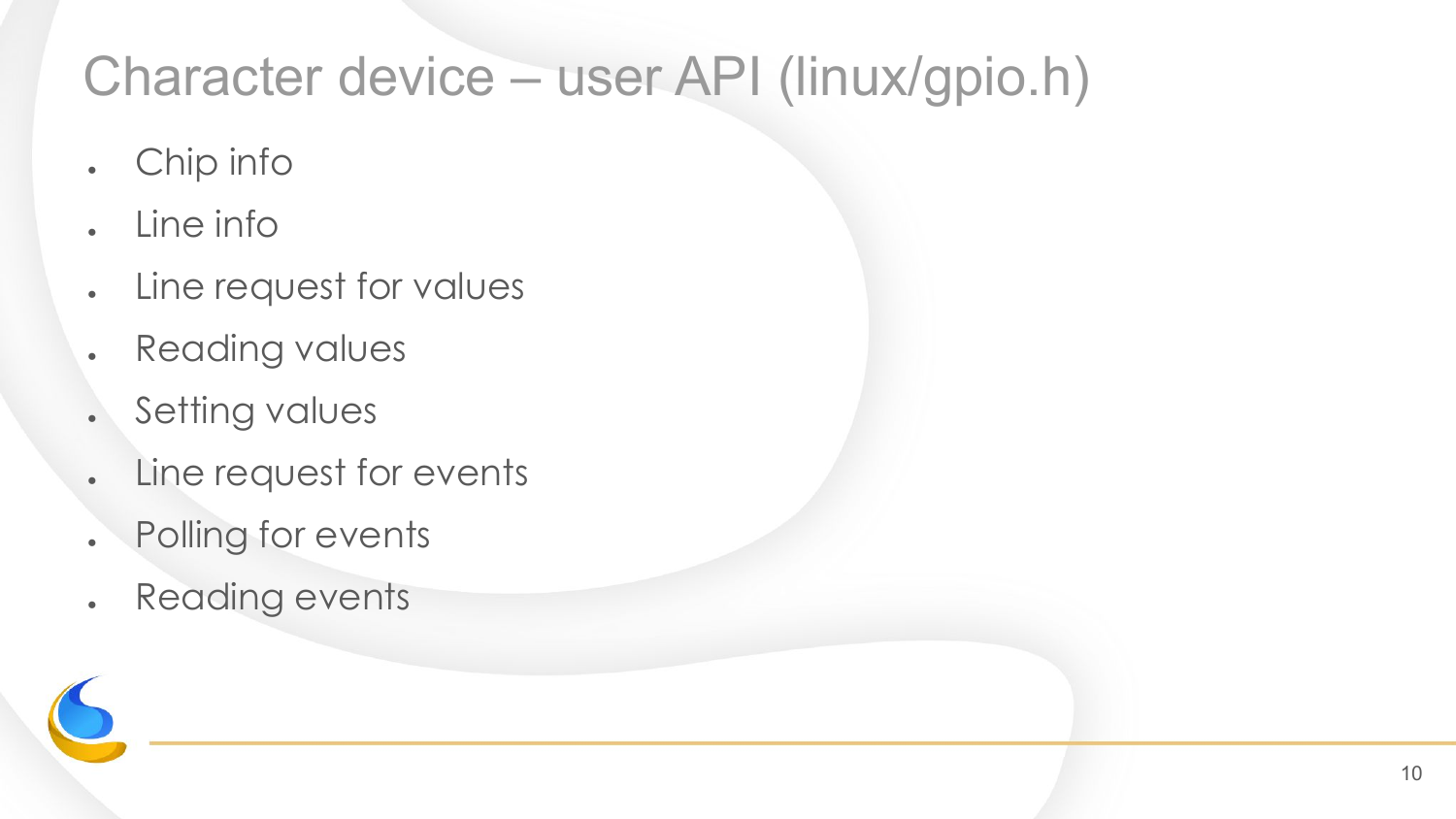### libgpiod – C library & tools for GPIO chardev

- History
	- − Needed a solution for toggling power switches on BayLibre ACME
		- IIO attributes
		- **A Regulators controlled from user space**
		- . GPIO character device
	- Version 0.1 released on January 18<sup>th</sup> 2017
	- <sup>−</sup> v1.0 released on February 7th 2018
	- − Current stable version is 1.6.3
	- − v2.0 coming soon

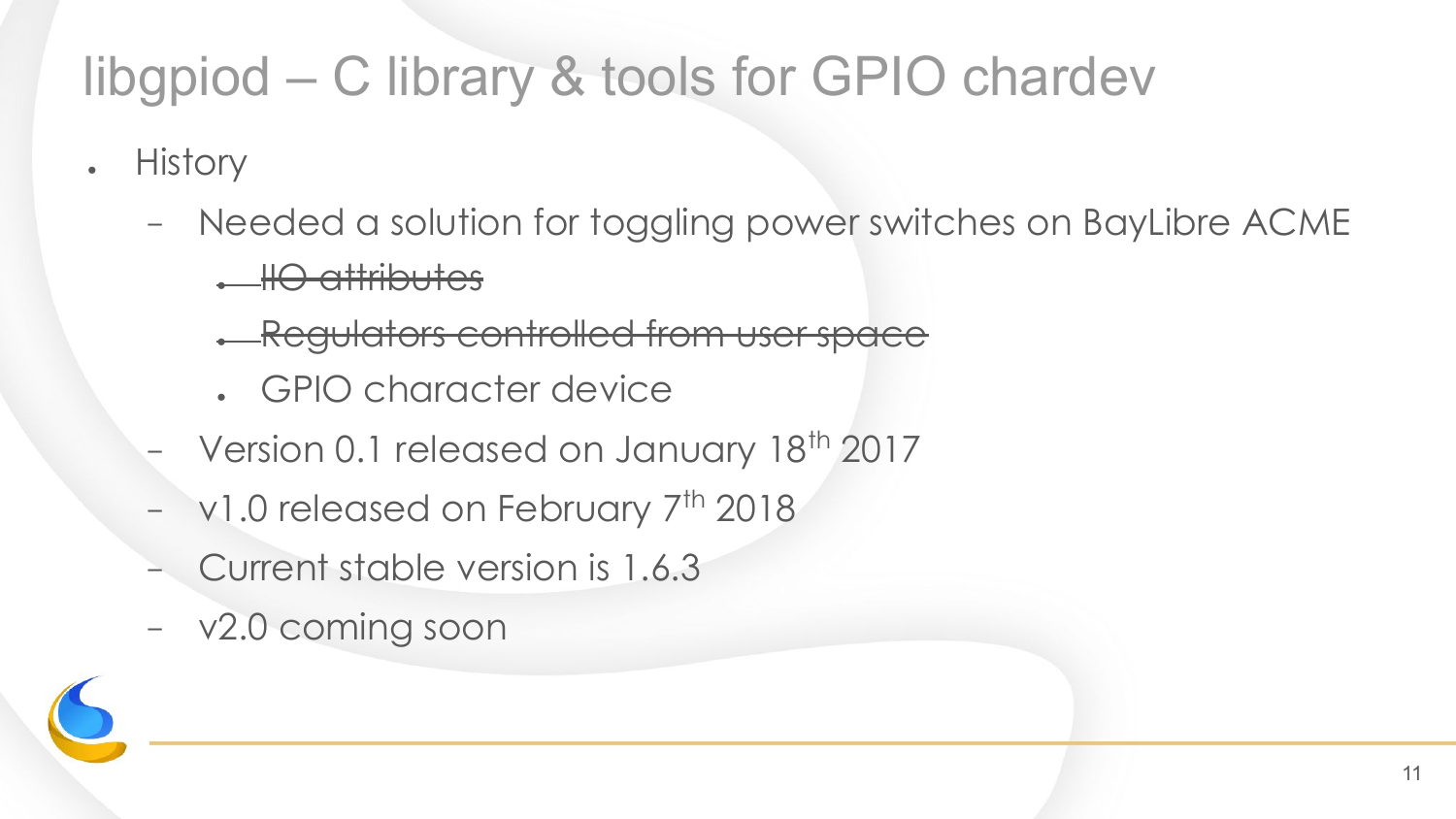#### libgpiod – C library & tools for GPIO chardev

- **Features** 
	- − C API, fully documented in doxygen
	- − Command-line tools: gpiodetect, gpioinfo, gpioset, gpioget, gpiofind & gpiomon (gpiowatch coming soon)
	- − Custom test suite (working together with gpio-mockup kernel module and irq\_sim)
		- Soon switching to gpio-sim
	- C++ bindings
	- Python 3 bindings

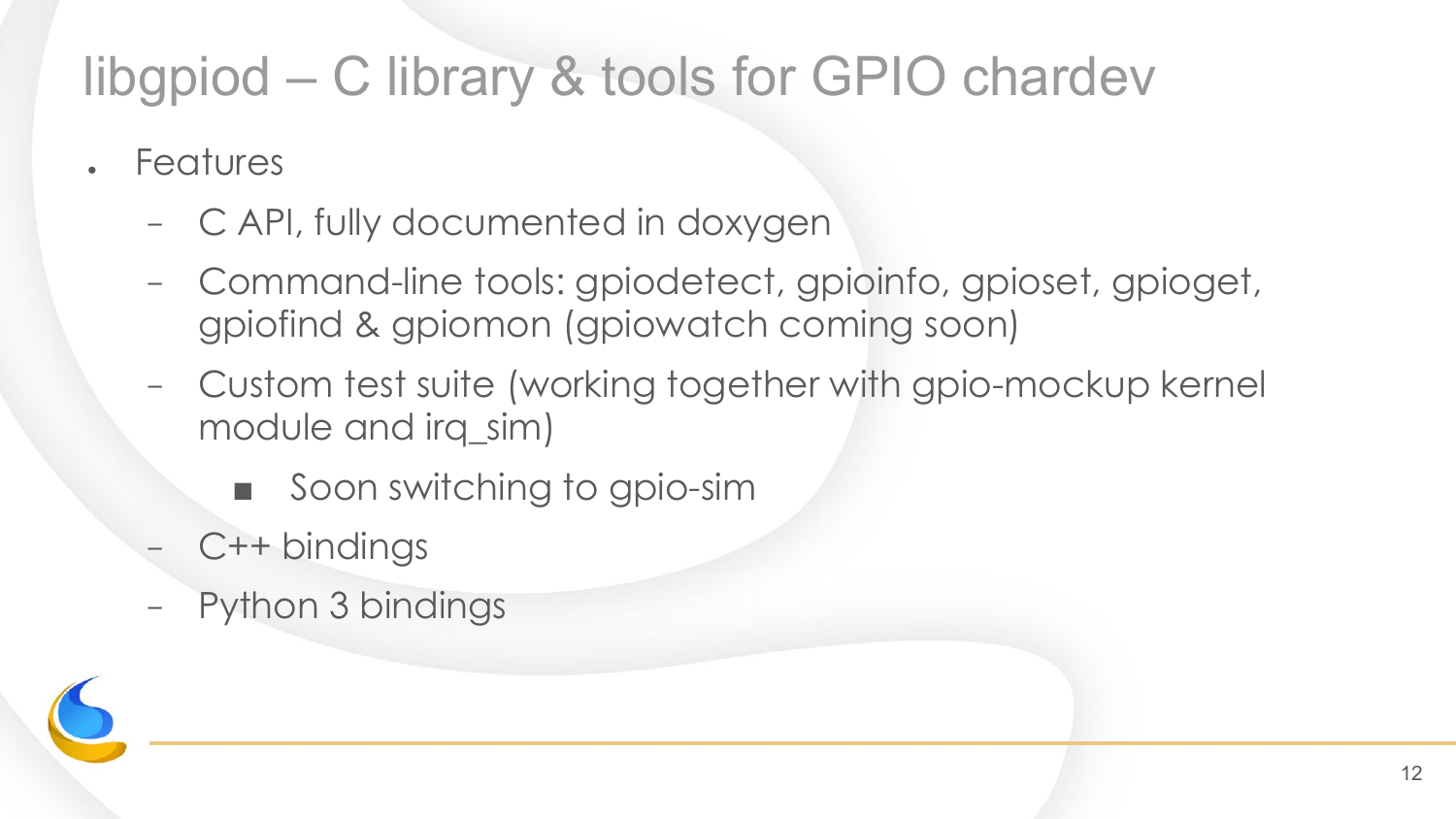#### libgpiod tools - examples

\$ gpiodetect gpiochip0 [gpio-mockup-A] (8 lines) gpiochip1 [gpio-mockup-B] (8 lines) gpiochip2 [gpio-mockup-C] (8 lines)

\$ gpioinfo gpiochip1 gpiochip1 - 8 lines:

> line 0: "gpio-mockup-B-0" unused output active-high line 1: "gpio-mockup-B-1" unused output active-high line 2: "gpio-mockup-B-2" unused output active-high line 3: "gpio-mockup-B-3" unused output active-high line 4: "gpio-mockup-B-4" unused output active-high line 5: "gpio-mockup-B-5" unused output active-high line 6: "gpio-mockup-B-6" unused output active-high line 7: "gpio-mockup-B-7" unused output active-high

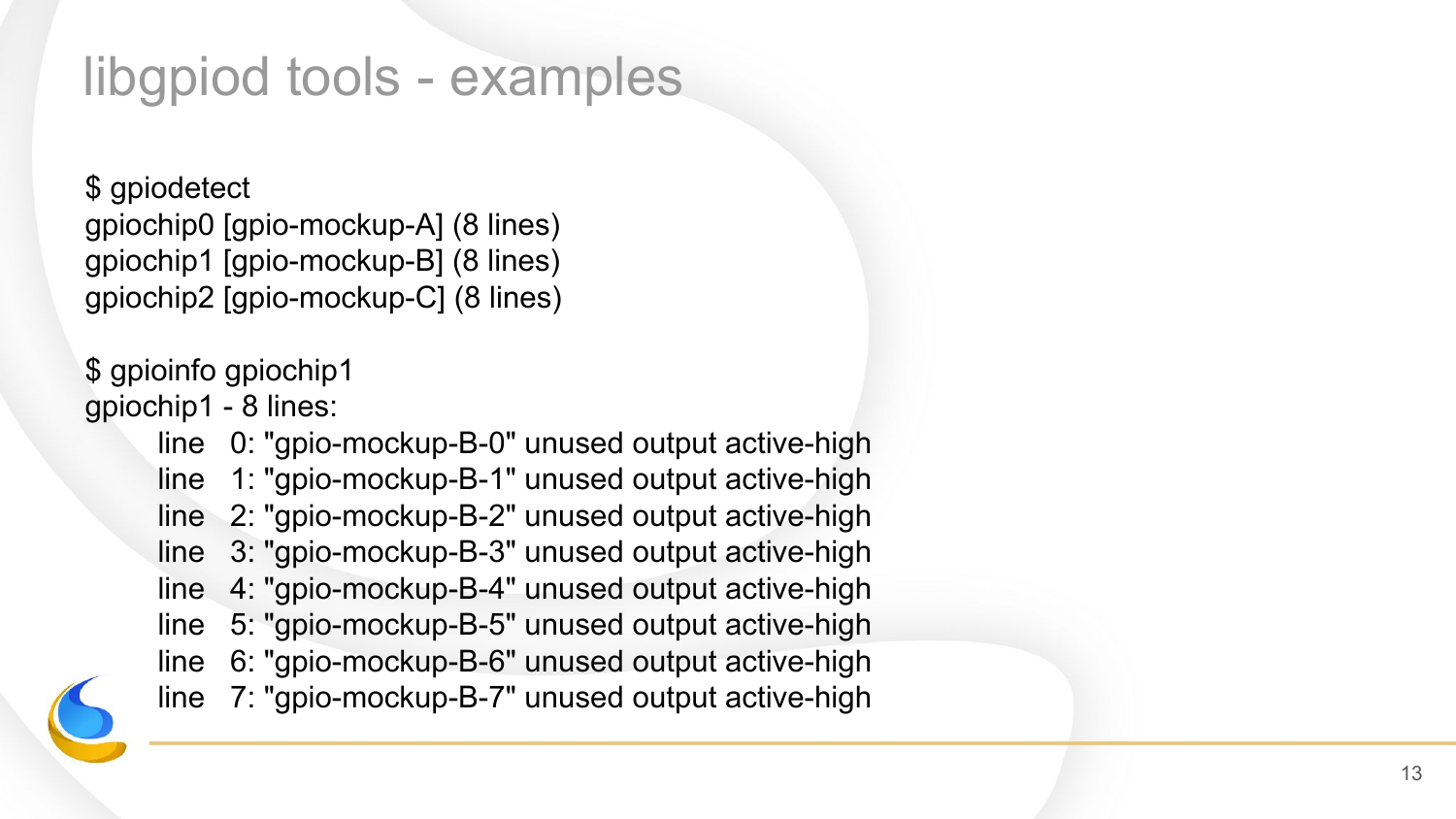#### libgpiod tools - examples

```
$ gpiofind gpio-mockup-B-3
gpiochip1 3
```

```
$ gpioget `gpiofind gpio-mockup-B-3`
0
```

```
$ gpioset gpiochip1 3=1
$ gpioget gpiochip1 1 2 3 4 5
0 0 1 0 0
```

```
$ gpioset --mode=wait gpiochip2 0=1
```
\$ gpiomon gpiochip0 2 event: RISING EDGE offset: 2 timestamp: [1508094667.935877214]



\$ gpiomon --format="%o %e %s.%n" gpiochip0 2 2 1 1508094729.895930484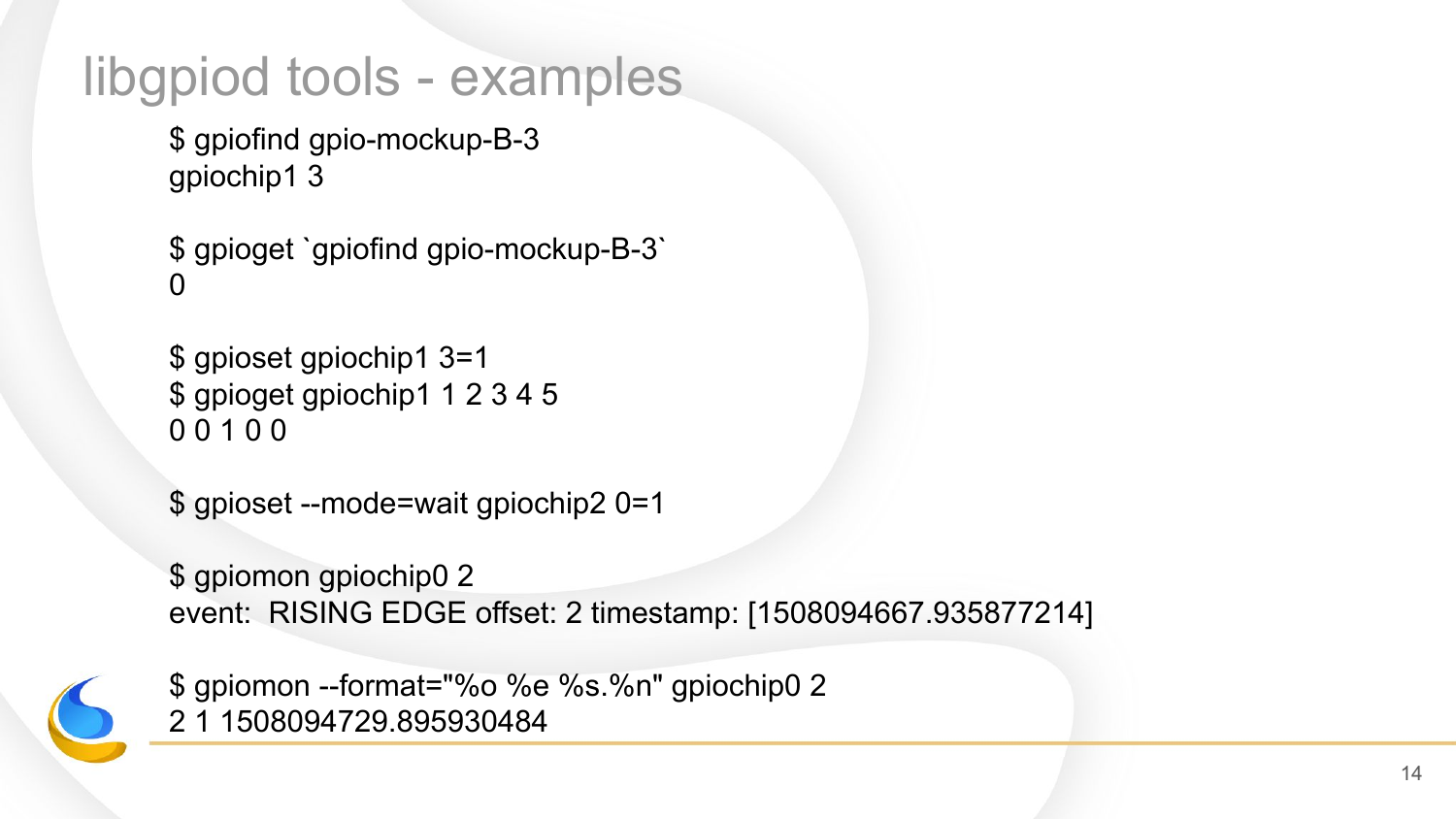### libgpiod – C++ bindings

- $\cdot$  C API wrapped in C++17 classes
- RAII
- Fully documented in Doxygen
- Exception-safe
- Tools reimplemented in C++ as an example
- . Many examples included

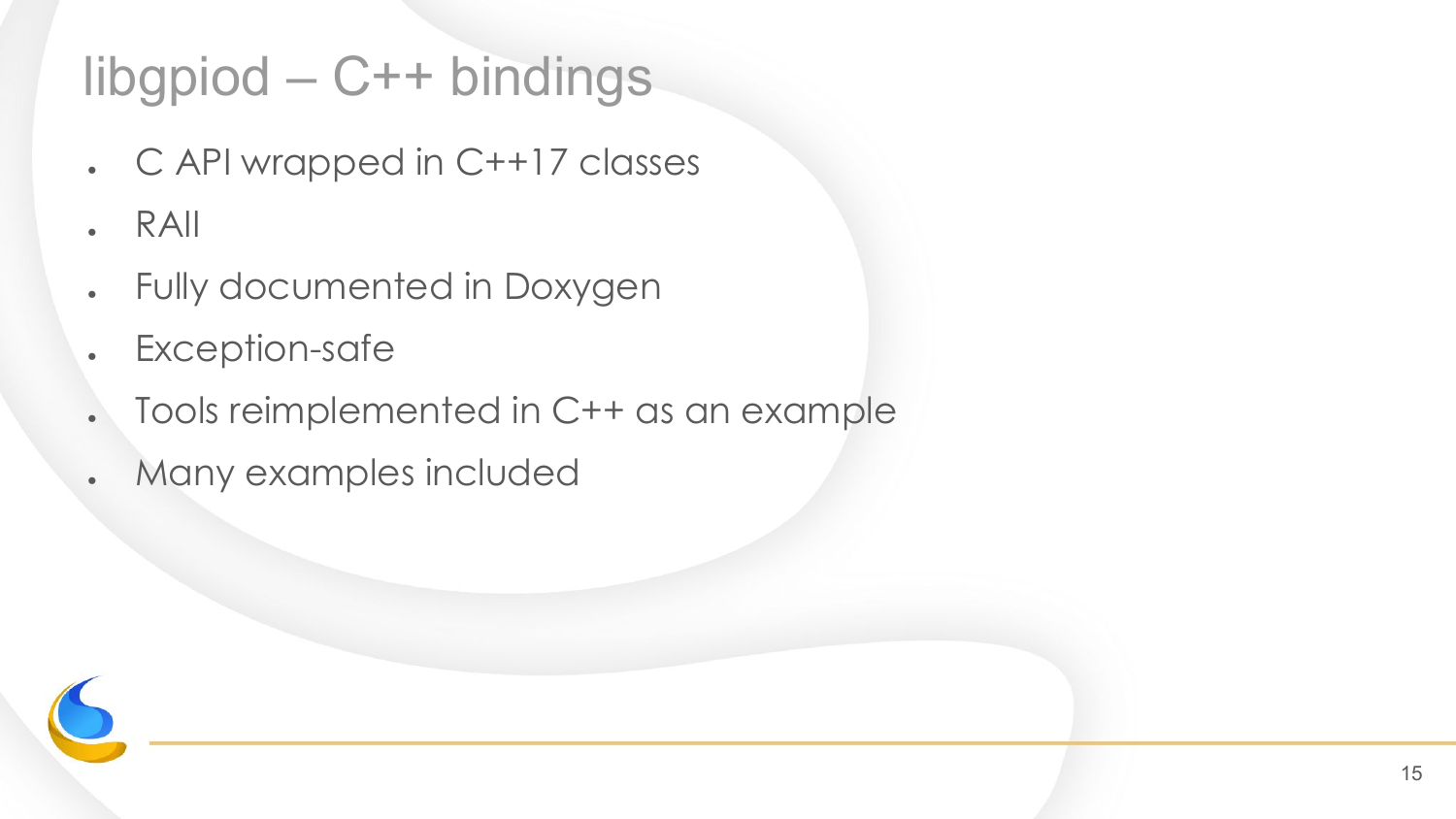#### libgpiod – Python 3 bindings

- . C API wrapped in a set of Python 3 classes
- Fully documented in pydoc
- Native Python3 module written in C
- Tools reimplemented in Python as an example
- Many examples included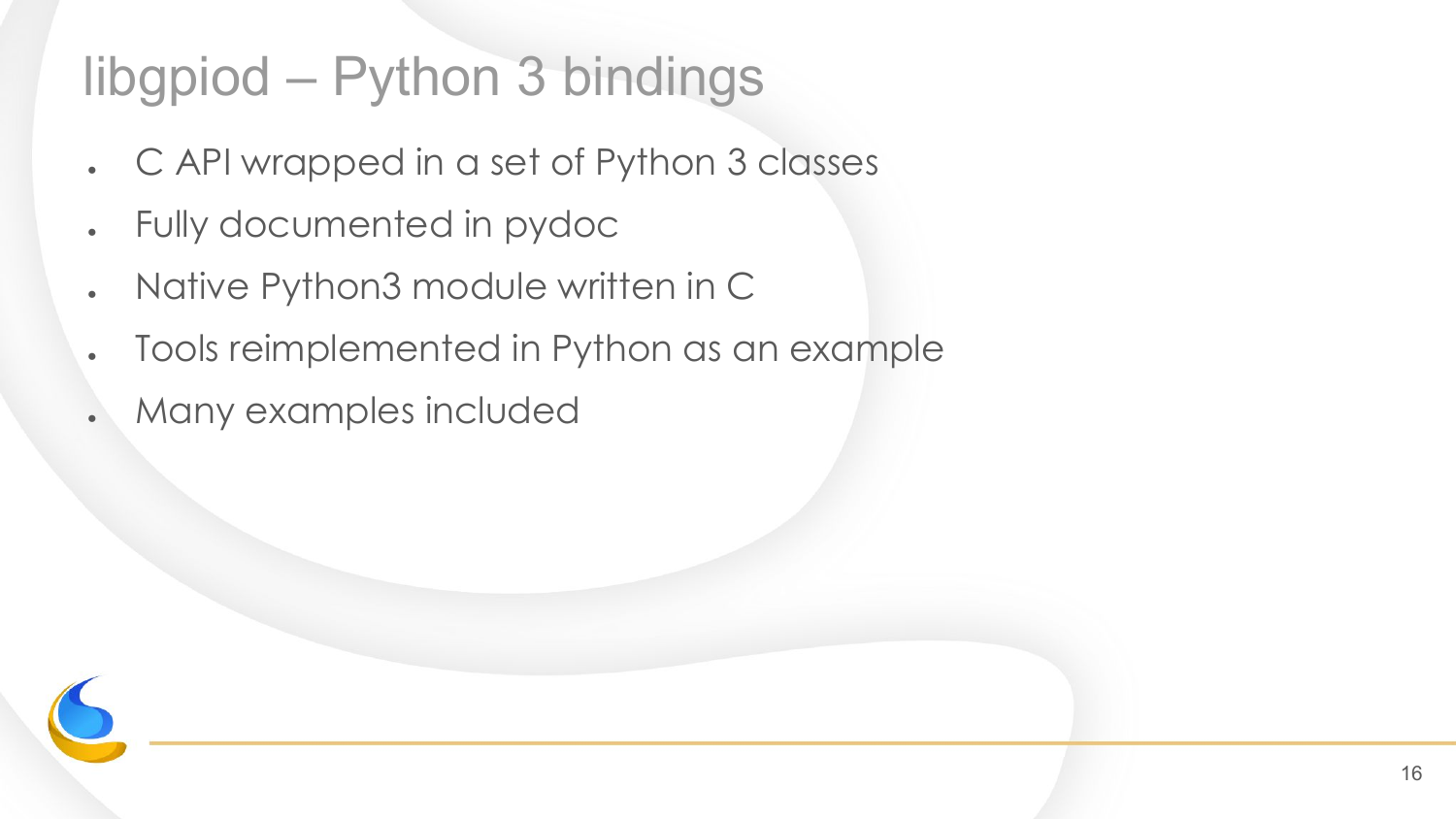#### libgpiod – dbus bindings (coming soon)

- Work-in-progress
- [git@github.com:](mailto:git@github.com)brgl/libgpiod.git topic/gpio-dbus
- . Daemon written in C and based on GDBus and Gudev
- Chip and line objects
- Properties: name, label, offset etc.
- Methods: request, set\_value, get\_value etc.
- Signals: line events

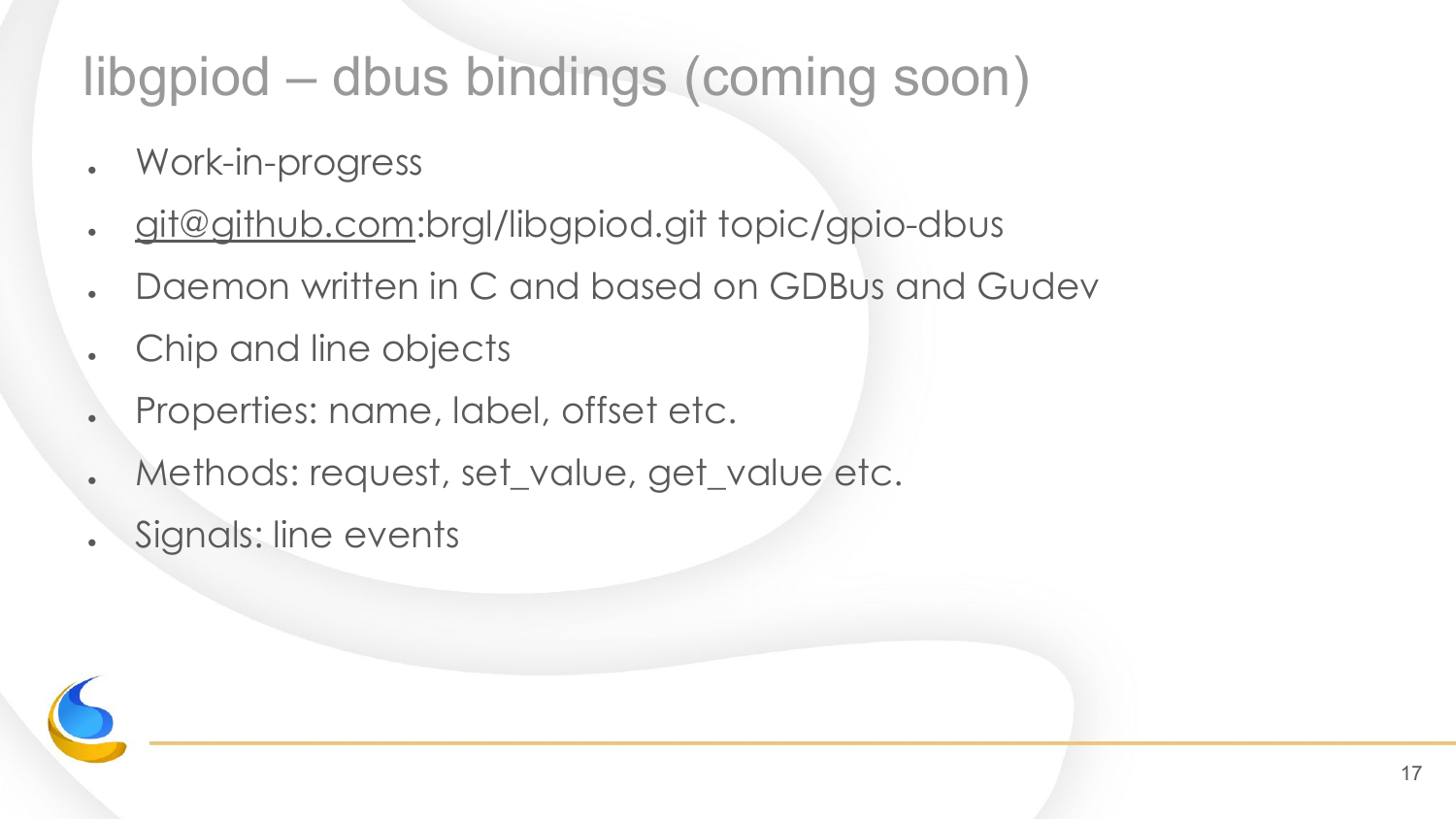#### libgpiod – future

- $\cdot$  v2.0 coming soon
- entirely reworked C API
	- intuitive line config
	- GPIO chips and requests are decoupled
- reworked language bindings
- rust bindings
- glib bindings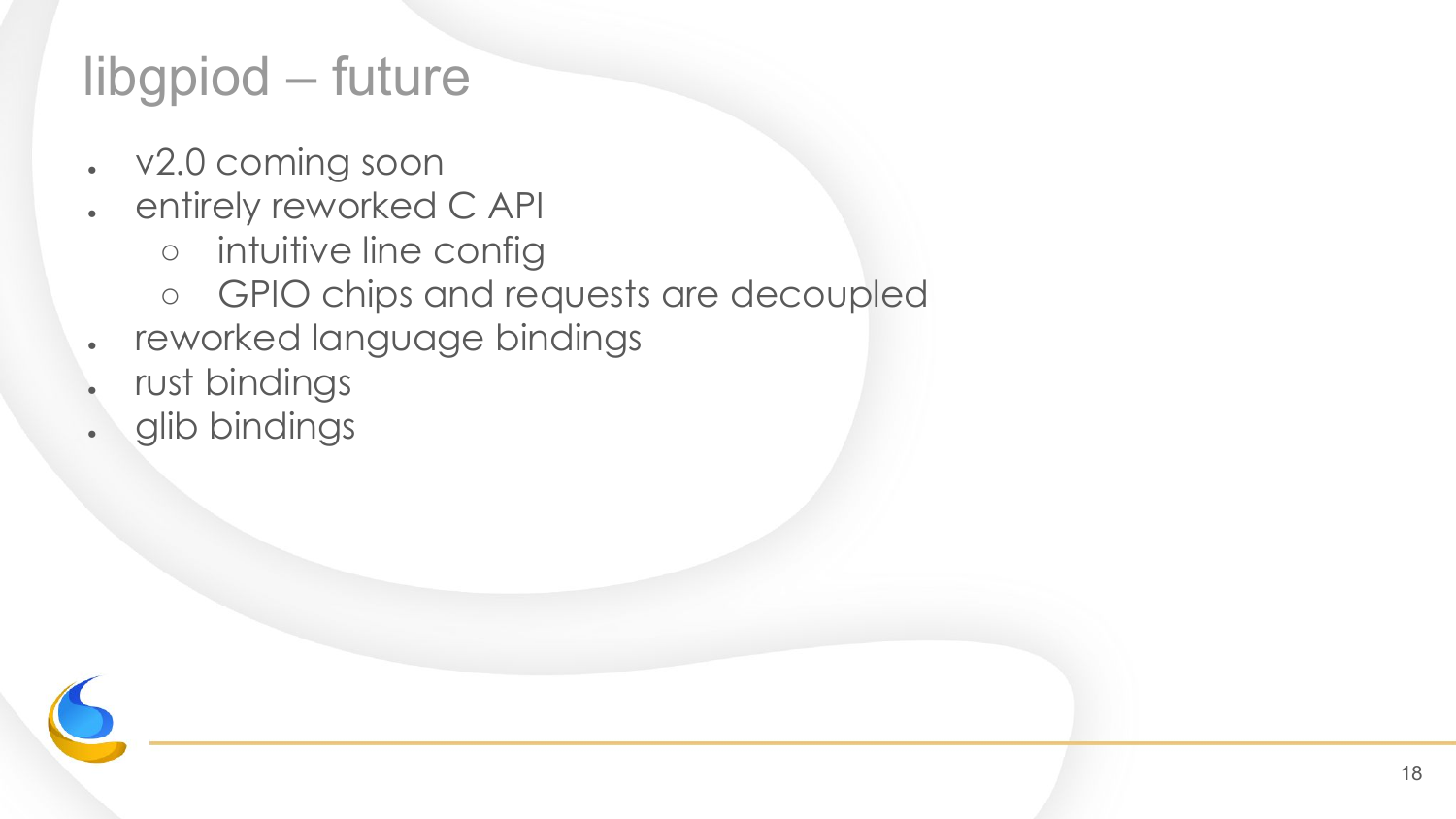### libgpiod – C library & tools for GPIO chardev

- . Where to get it:
	- − Hosted at kernel.org
		- . Source: https://git.kernel.org/pub/scm/libs/libgpiod/libgpiod.git/
		- . Releases: https://www.kernel.org/pub/software/libs/libgpiod/
	- − Available in meta-openembedded & buildroot
	- − Packaged in Fedora, Arch, Debian linux and more
- Contributions & bug reports:
	- − Send e-mails to linux-gpio@vger.kernel.org
	- − Use [libgpiod] prefix